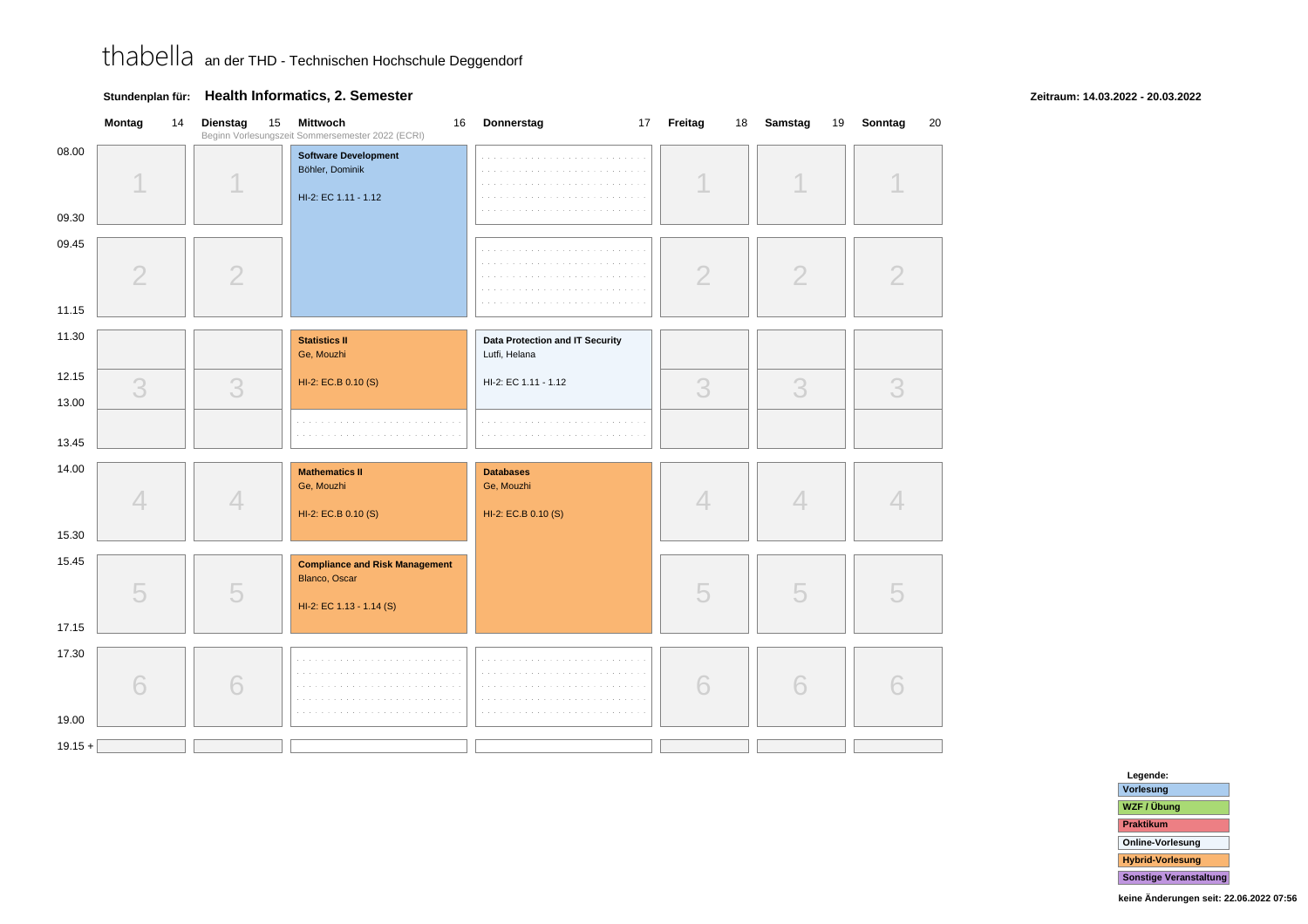### **Stundenplan für: Health Informatics, 2. Semester**

#### **Zeitraum: 21.03.2022 - 27.03.2022**

|                | Montag<br>21                                                                      | <b>Dienstag</b><br>22                                                                | <b>Mittwoch</b><br>23                                                              | Donnerstag                                            | 24 Freitag<br>25                                                                                 | Samstag<br>26 | Sonntag<br>27 |
|----------------|-----------------------------------------------------------------------------------|--------------------------------------------------------------------------------------|------------------------------------------------------------------------------------|-------------------------------------------------------|--------------------------------------------------------------------------------------------------|---------------|---------------|
| 08.00<br>09.30 | <b>College</b><br>$\mathcal{L}=\mathcal{L}=\mathcal{L}$<br>$\sim$ 100 $\sim$<br>. |                                                                                      | <b>Software Development</b><br>Böhler, Dominik<br>HI-2: EC 1.11 - 1.12             |                                                       | language courses (separate plan<br>from language centre)<br>AWP- und Sprachenzentrum<br>$HI-2$ : |               |               |
| 09.45          |                                                                                   |                                                                                      |                                                                                    |                                                       |                                                                                                  |               |               |
|                | $\cdots$<br>$\alpha$ , $\alpha$ , $\alpha$                                        |                                                                                      |                                                                                    |                                                       |                                                                                                  | $\bigcirc$    |               |
| 11.15          |                                                                                   |                                                                                      |                                                                                    |                                                       |                                                                                                  |               |               |
| 11.30          | <b>Social Security Law</b><br>Schmaus-Klughammer, Anna                            | <b>Service</b>                                                                       | <b>Statistics II</b><br>Ge, Mouzhi                                                 | Data Protection and IT Security<br>Lutfi, Helana      |                                                                                                  |               |               |
| 12.15          | HI-2: EC 1.11 - 1.12                                                              |                                                                                      | HI-2: EC.B 0.10 (S)                                                                | HI-2: EC 1.11 - 1.12                                  |                                                                                                  | 3             | 3             |
| 13.00          |                                                                                   |                                                                                      |                                                                                    |                                                       |                                                                                                  |               |               |
| 13.45          |                                                                                   |                                                                                      |                                                                                    |                                                       |                                                                                                  |               |               |
| 14.00          | <b>Liability Law</b><br>Blanco, Oscar<br>HI-2: EC 1.11 - 1.12                     | language courses (separate plan<br>from language centre)<br>AWP- und Sprachenzentrum | <b>Mathematics II</b><br>Ge, Mouzhi<br>HI-2: EC.B 0.10 (S)                         | <b>Databases</b><br>Ge, Mouzhi<br>HI-2: EC.B 0.10 (S) |                                                                                                  | 4             |               |
| 15.30          |                                                                                   | $HI-2:$                                                                              |                                                                                    |                                                       |                                                                                                  |               |               |
| 15.45<br>17.15 | .<br>.<br>$\sim$ 100 $\sim$                                                       |                                                                                      | <b>Compliance and Risk Management</b><br>Blanco, Oscar<br>HI-2: EC 1.13 - 1.14 (S) |                                                       |                                                                                                  | 5             |               |
| 17.30          |                                                                                   |                                                                                      |                                                                                    |                                                       |                                                                                                  |               |               |
| 19.00          | <b>Contract</b><br>and a<br>$\sim$ $\sim$<br>a contra                             |                                                                                      |                                                                                    | <b>College</b>                                        | <b>College</b>                                                                                   | 6             |               |
| $19.15 +$      |                                                                                   |                                                                                      |                                                                                    |                                                       |                                                                                                  |               |               |
|                |                                                                                   |                                                                                      |                                                                                    |                                                       |                                                                                                  |               |               |

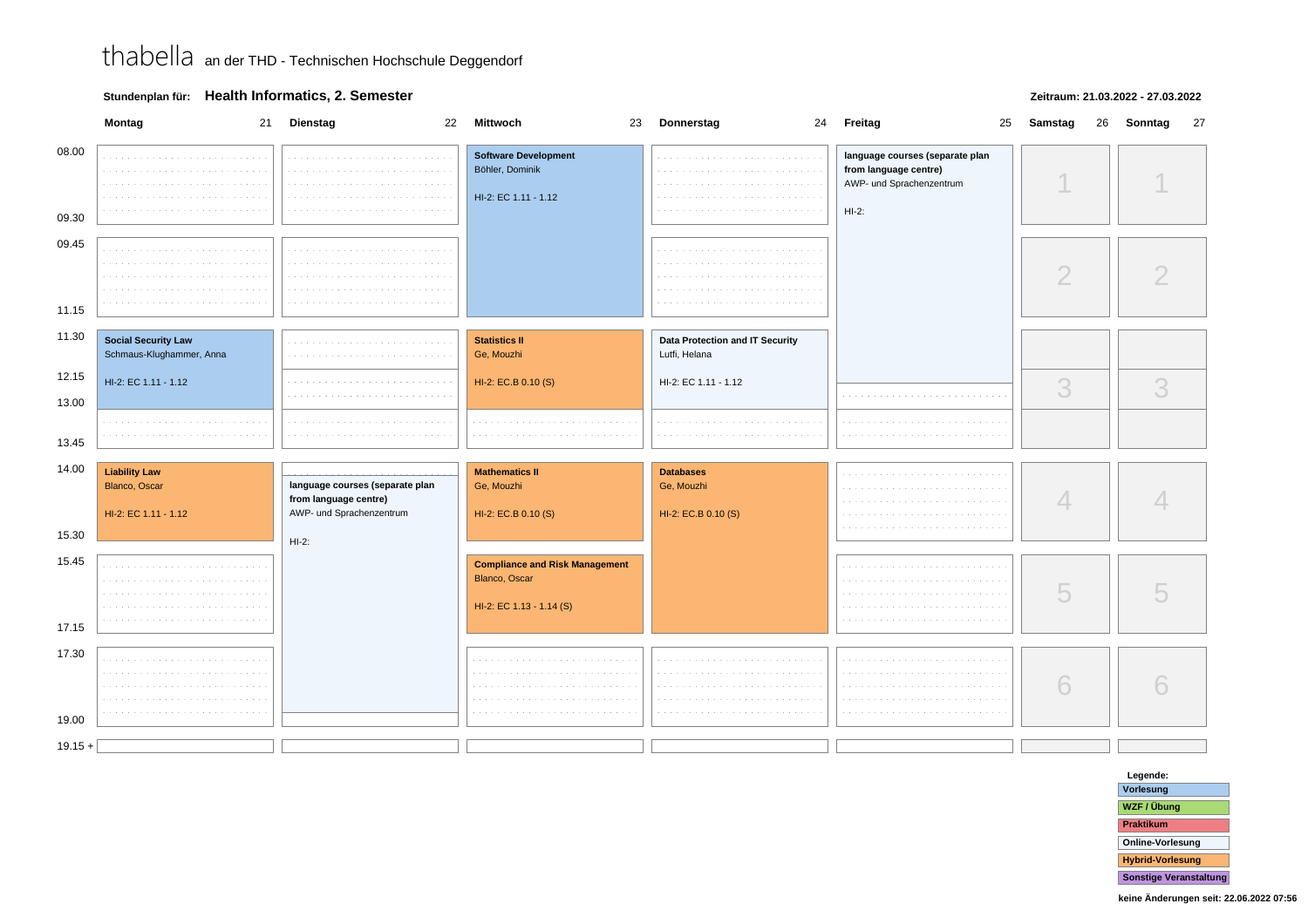### **Stundenplan für: Health Informatics, 2. Semester**

#### **Zeitraum: 28.03.2022 - 03.04.2022**

|                | Montag<br>28                                                 | <b>Dienstag</b><br>29                                                                    | Mittwoch                                                                           | 30 | Donnerstag                                                                               | 31 Freitag                                                                                      | 01 | Samstag    | 02 | Sonntag | 03 |
|----------------|--------------------------------------------------------------|------------------------------------------------------------------------------------------|------------------------------------------------------------------------------------|----|------------------------------------------------------------------------------------------|-------------------------------------------------------------------------------------------------|----|------------|----|---------|----|
| 08.00<br>09.30 | and a state of<br>$\alpha = 1, \ldots, n$                    | the company's company's                                                                  | <b>Software Development</b><br>Böhler, Dominik<br>HI-2: EC 1.11 - 1.12             |    |                                                                                          | language courses (separate plan<br>from language centre)<br>AWP- und Sprachenzentrum<br>$HI-2:$ |    |            |    |         |    |
| 09.45<br>11.15 |                                                              | <b>Foundations of Health Informatics</b><br>Spittler, Thomas<br>HI-2: EC 1.07 - 1.10 (S) |                                                                                    |    | <b>Foundations of Health Informatics</b><br>Spittler, Thomas<br>HI-2: EC 1.07 - 1.10 (S) |                                                                                                 |    | $\bigcirc$ |    |         |    |
| 11.30          | <b>Social Security Law</b><br>Schmaus-Klughammer, Anna       |                                                                                          | <b>Statistics II</b><br>Ge, Mouzhi                                                 |    | Data Protection and IT Security<br>Lutfi, Helana                                         |                                                                                                 |    |            |    |         |    |
| 12.15<br>13.00 | HI-2: EC 1.11 - 1.12                                         |                                                                                          | HI-2: EC.B 0.10 (S)                                                                |    | HI-2: EC 1.11 - 1.12                                                                     |                                                                                                 |    | 3          |    | 3       |    |
| 13.45          |                                                              |                                                                                          |                                                                                    |    |                                                                                          |                                                                                                 |    |            |    |         |    |
| 14.00          | <b>Liability Law</b><br>Blanco, Oscar<br>HI-2: EC.B 0.07 (S) | language courses (separate plan<br>from language centre)<br>AWP- und Sprachenzentrum     | <b>Mathematics II</b><br>Ge, Mouzhi<br>HI-2: EC.B 0.10 (S)                         |    | <b>Databases</b><br>Ge, Mouzhi<br>HI-2: EC.B 0.10 (S)                                    |                                                                                                 |    | 4          |    |         |    |
| 15.30          |                                                              | $HI-2:$                                                                                  |                                                                                    |    |                                                                                          |                                                                                                 |    |            |    |         |    |
| 15.45<br>17.15 |                                                              |                                                                                          | <b>Compliance and Risk Management</b><br>Blanco, Oscar<br>HI-2: EC 1.13 - 1.14 (S) |    |                                                                                          |                                                                                                 |    | 5          |    |         |    |
| 17.30<br>19.00 | $\sim$ $-$                                                   |                                                                                          |                                                                                    |    |                                                                                          |                                                                                                 |    | 6          |    |         |    |
| $19.15 +$      |                                                              |                                                                                          |                                                                                    |    |                                                                                          |                                                                                                 |    |            |    |         |    |

**Legende: Vorlesung WZF / ÜbungPraktikum Online-VorlesungHybrid-VorlesungSonstige Veranstaltung**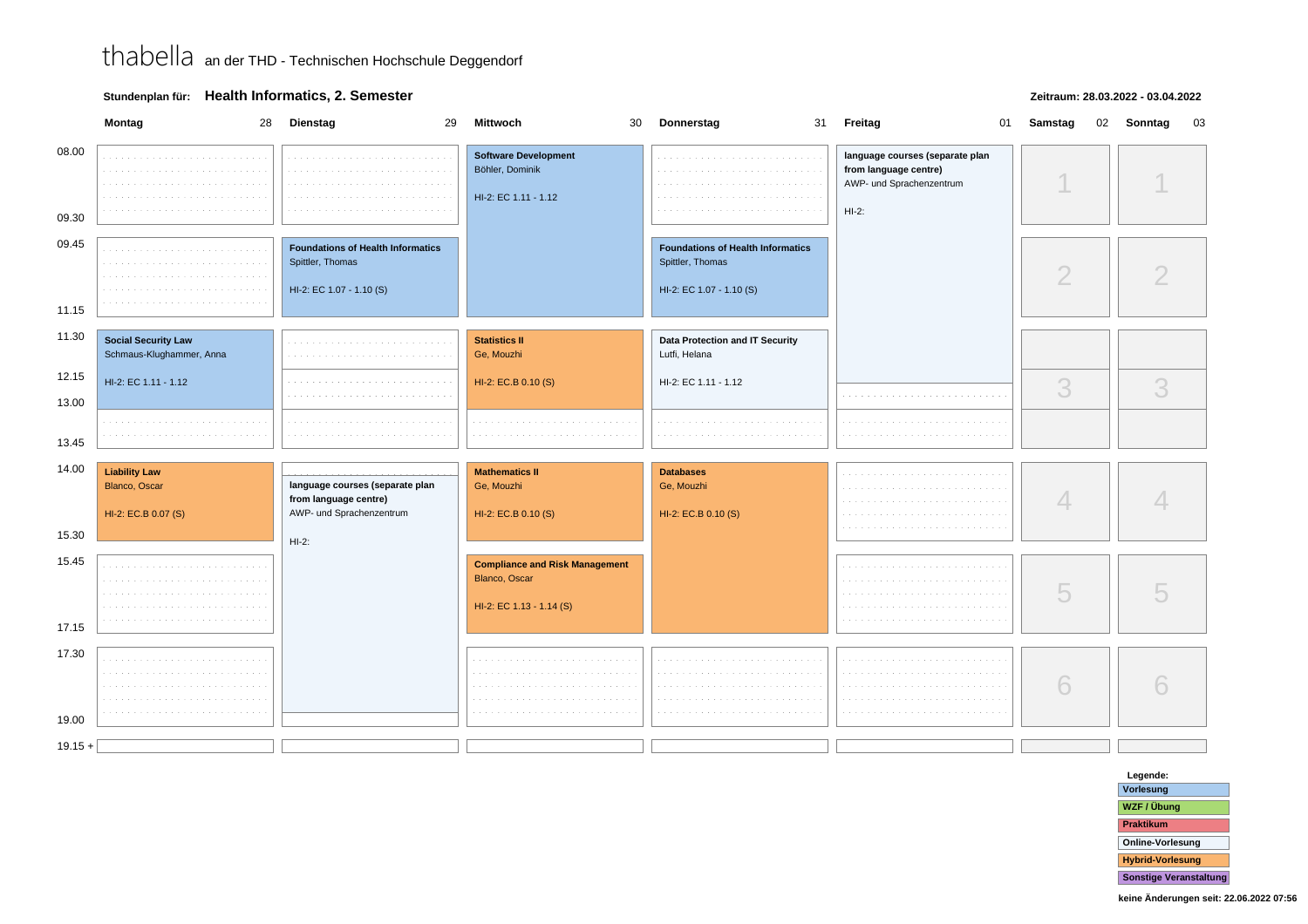### **Stundenplan für: Health Informatics, 2. Semester**

#### **Zeitraum: 04.04.2022 - 10.04.2022**

|                | Montag                                       | 04 Dienstag<br>05                                            | <b>Mittwoch</b>                                                                    | 06 Donnerstag                                                | 07 Freitag                                                                                      | 08 | Samstag       | 09 | Sonntag | 10 |
|----------------|----------------------------------------------|--------------------------------------------------------------|------------------------------------------------------------------------------------|--------------------------------------------------------------|-------------------------------------------------------------------------------------------------|----|---------------|----|---------|----|
| 08.00<br>09.30 | <b>Contract</b>                              |                                                              | <b>Software Development</b><br>Böhler, Dominik<br>HI-2: EC 1.11 - 1.12             |                                                              | language courses (separate plan<br>from language centre)<br>AWP- und Sprachenzentrum<br>$HI-2:$ |    |               |    |         |    |
|                |                                              |                                                              |                                                                                    |                                                              |                                                                                                 |    |               |    |         |    |
| 09.45          |                                              | <b>Foundations of Health Informatics</b><br>Spittler, Thomas |                                                                                    | <b>Foundations of Health Informatics</b><br>Spittler, Thomas |                                                                                                 |    | $\mathcal{D}$ |    |         |    |
| 11.15          |                                              | HI-2: EC 1.07 - 1.10 (S)                                     |                                                                                    | HI-2: EC 1.07 - 1.10 (S)                                     |                                                                                                 |    |               |    |         |    |
| 11.30          | <b>Social Security Law</b>                   |                                                              |                                                                                    |                                                              |                                                                                                 |    |               |    |         |    |
|                | Schmaus-Klughammer, Anna                     |                                                              | <b>Statistics II</b><br>Ge, Mouzhi                                                 | Data Protection and IT Security<br>Lutfi, Helana             |                                                                                                 |    |               |    |         |    |
| 12.15          | HI-2: EC 1.11 - 1.12                         |                                                              | HI-2: EC 1.17 - 1.20 (S)                                                           | HI-2: EC 1.11 - 1.12                                         |                                                                                                 |    | 3             |    | 3       |    |
| 13.00          |                                              |                                                              |                                                                                    |                                                              |                                                                                                 |    |               |    |         |    |
| 13.45          |                                              |                                                              |                                                                                    |                                                              |                                                                                                 |    |               |    |         |    |
| 14.00          |                                              |                                                              |                                                                                    |                                                              |                                                                                                 |    |               |    |         |    |
|                | <b>Liability Law</b><br><b>Blanco, Oscar</b> | language courses (separate plan<br>from language centre)     | <b>Mathematics II</b><br>Ge, Mouzhi                                                | <b>Databases</b><br>Ge, Mouzhi                               |                                                                                                 |    |               |    |         |    |
| 15.30          | HI-2: EC.B 0.07 (S)                          | AWP- und Sprachenzentrum                                     | HI-2: EC 1.17 - 1.20 (S)                                                           | HI-2: EC.B 0.10 (S)                                          |                                                                                                 |    |               |    |         |    |
|                |                                              | $HI-2:$                                                      |                                                                                    |                                                              |                                                                                                 |    |               |    |         |    |
| 15.45          |                                              |                                                              | <b>Compliance and Risk Management</b><br>Blanco, Oscar<br>HI-2: EC 1.13 - 1.14 (S) |                                                              |                                                                                                 |    | U             |    |         |    |
| 17.15          |                                              |                                                              |                                                                                    |                                                              |                                                                                                 |    |               |    |         |    |
| 17.30<br>19.00 | $\sim$ $\sim$                                |                                                              |                                                                                    |                                                              |                                                                                                 |    | 6             |    | 6       |    |
| $19.15 +$      |                                              |                                                              |                                                                                    |                                                              |                                                                                                 |    |               |    |         |    |
|                |                                              |                                                              |                                                                                    |                                                              |                                                                                                 |    |               |    |         |    |

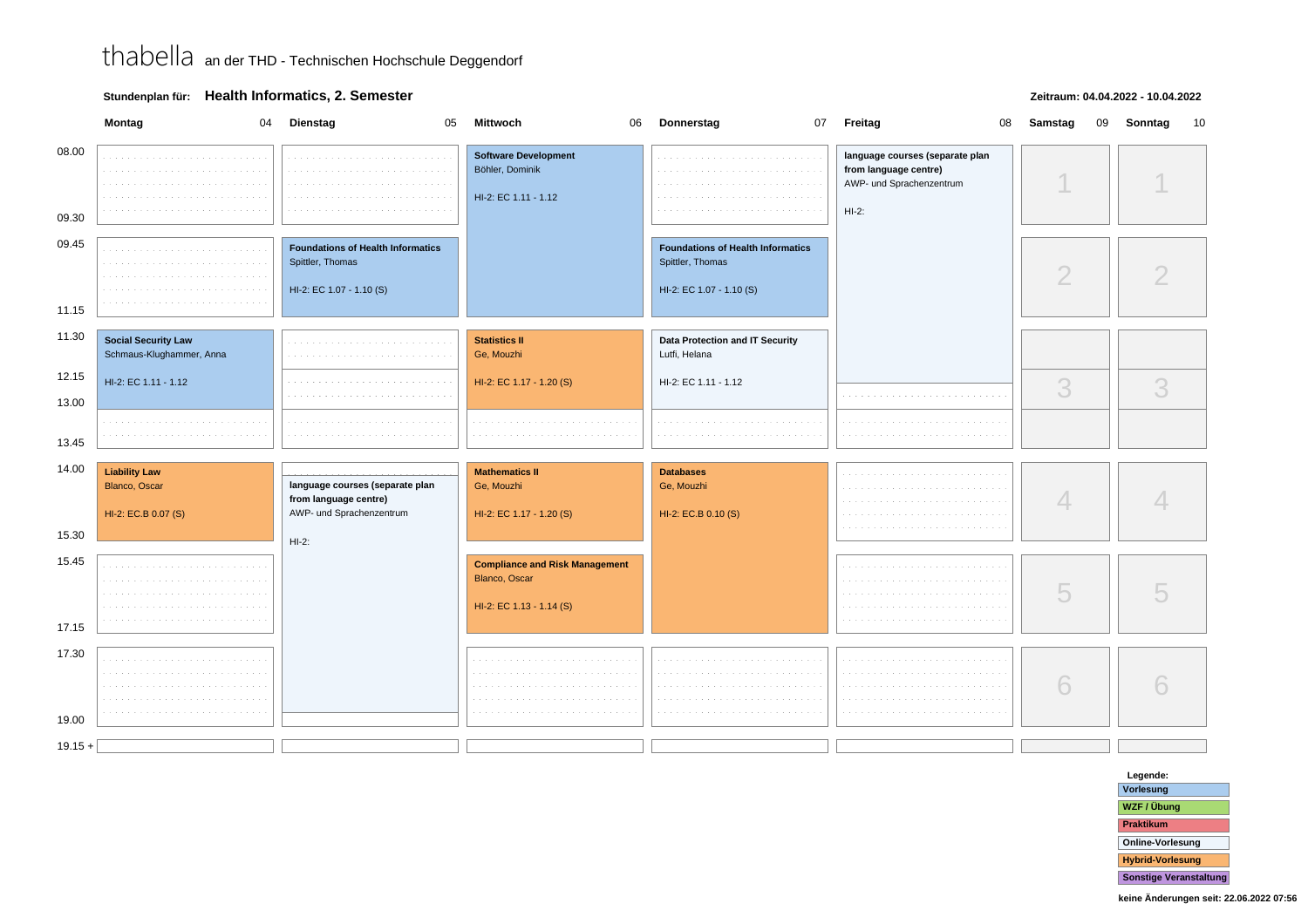### **Zeitraum: 11.04.2022 - 17.04.2022**



**Legende: Vorlesung WZF / ÜbungPraktikum Online-VorlesungHybrid-VorlesungSonstige Veranstaltung**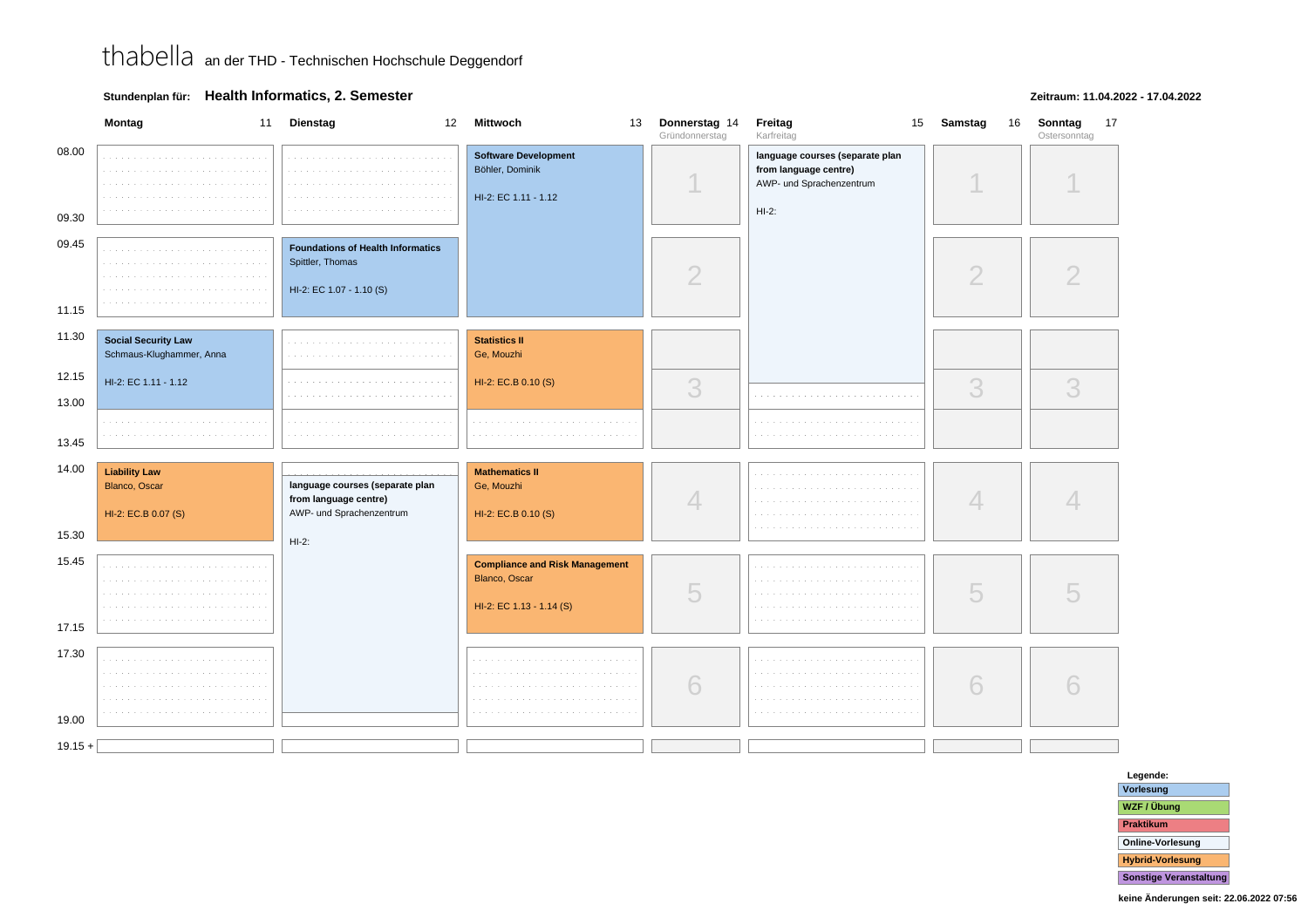### **Stundenplan für: Health Informatics, 2. Semester**

**Zeitraum: 18.04.2022 - 24.04.2022**

|                | Montag<br>18<br>Ostermontag | <b>Dienstag</b><br>19<br>vorlesungsfrei | Mittwoch<br>20                                                         | Donnerstag                                                                               | 21 Freitag                                                                                      | 22 Samstag<br>23 | Sonntag<br>24 |
|----------------|-----------------------------|-----------------------------------------|------------------------------------------------------------------------|------------------------------------------------------------------------------------------|-------------------------------------------------------------------------------------------------|------------------|---------------|
| 08.00<br>09.30 |                             |                                         | <b>Software Development</b><br>Böhler, Dominik<br>HI-2: EC 1.11 - 1.12 |                                                                                          | language courses (separate plan<br>from language centre)<br>AWP- und Sprachenzentrum<br>$HI-2:$ |                  |               |
| 09.45<br>11.15 | $\overline{2}$              | $\overline{2}$                          |                                                                        | <b>Foundations of Health Informatics</b><br>Spittler, Thomas<br>HI-2: EC 1.07 - 1.10 (S) |                                                                                                 | $\overline{2}$   | 2             |
| 11.30          |                             |                                         | <b>Statistics II</b><br>Ge, Mouzhi                                     | Data Protection and IT Security<br>Lutfi, Helana                                         |                                                                                                 |                  |               |
| 12.15<br>13.00 | 3                           | 3                                       | HI-2: EC.B 0.10 (S)                                                    | HI-2: EC 1.11 - 1.12                                                                     | and a state                                                                                     | 3                | 3             |
| 13.45          |                             |                                         |                                                                        |                                                                                          |                                                                                                 |                  |               |
| 14.00          | $\Delta$                    | 4                                       | <b>Mathematics II</b><br>Ge, Mouzhi<br>HI-2: EC.B 0.10 (S)             | <b>Databases</b><br>Ge, Mouzhi<br>HI-2: EC.B 0.10 (S)                                    |                                                                                                 | $\Box$           |               |
| 15.30<br>15.45 |                             |                                         | <b>Compliance and Risk Management</b>                                  |                                                                                          |                                                                                                 |                  |               |
| 17.15          | 5                           | 5                                       | Blanco, Oscar<br>HI-2: EC 1.13 - 1.14 (S)                              |                                                                                          |                                                                                                 | 5                |               |
| 17.30<br>19.00 | 6                           | 6                                       |                                                                        | and and<br><b>College</b>                                                                |                                                                                                 | 6                |               |
| $19.15 +$      |                             |                                         |                                                                        |                                                                                          |                                                                                                 |                  |               |

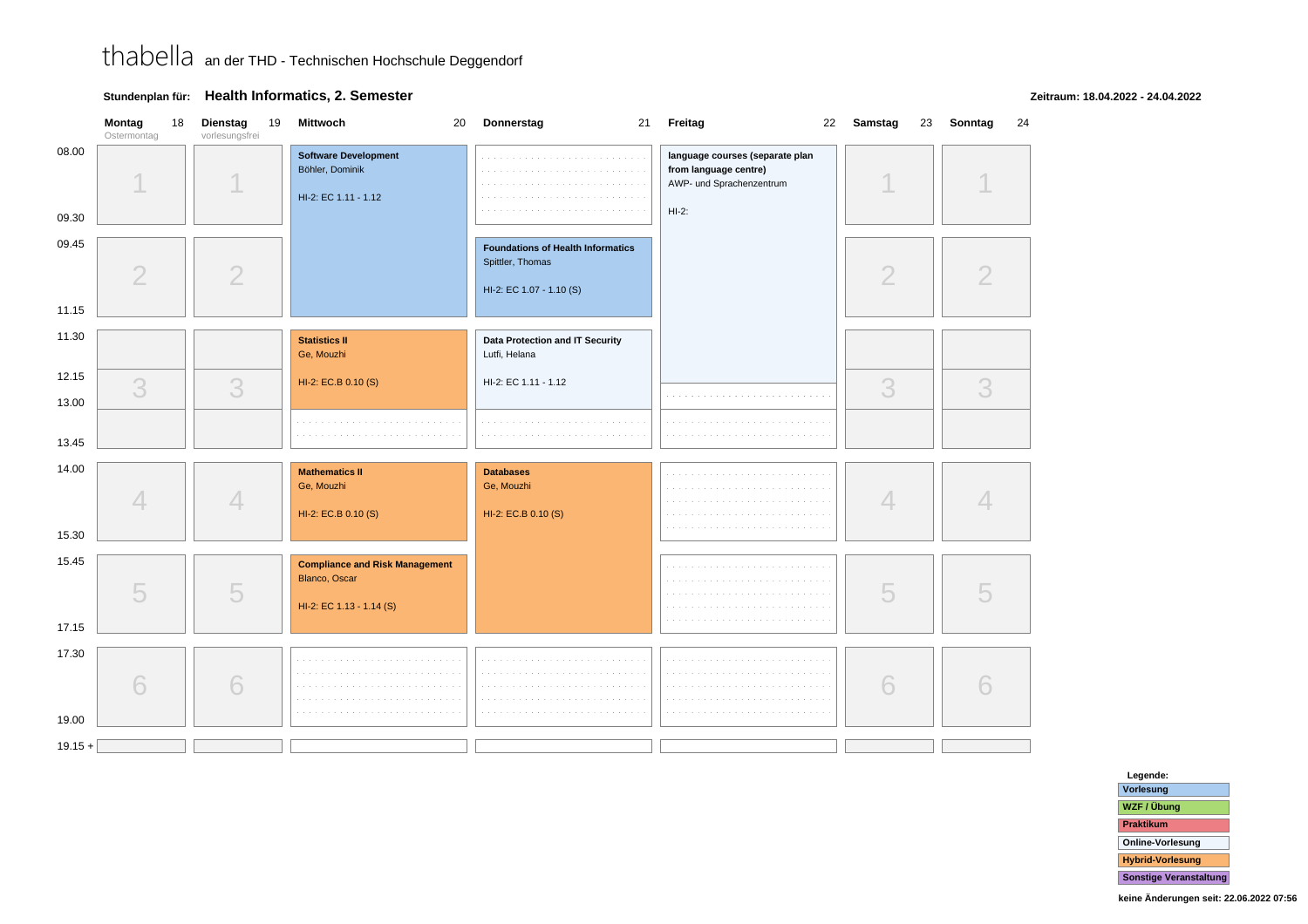### **Stundenplan für: Health Informatics, 2. Semester**

#### **Zeitraum: 25.04.2022 - 01.05.2022**

|                | Montag                                                       | 25 Dienstag<br>26                                                                        | Mittwoch                                                                      | 27 Donnerstag                                                                            | 28 Freitag<br>29                                                                                 | Samstag<br>30  | 01<br>Sonntag<br>Tag der Arbeit |
|----------------|--------------------------------------------------------------|------------------------------------------------------------------------------------------|-------------------------------------------------------------------------------|------------------------------------------------------------------------------------------|--------------------------------------------------------------------------------------------------|----------------|---------------------------------|
| 08.00<br>09.30 | <b>Contract</b>                                              | $\sim$                                                                                   | <b>Software Development</b><br>Böhler, Dominik<br>HI-2: EC 1.11 - 1.12        |                                                                                          | language courses (separate plan<br>from language centre)<br>AWP- und Sprachenzentrum<br>$HI-2$ : |                |                                 |
| 09.45<br>11.15 |                                                              | <b>Foundations of Health Informatics</b><br>Spittler, Thomas<br>HI-2: EC 1.07 - 1.10 (S) |                                                                               | <b>Foundations of Health Informatics</b><br>Spittler, Thomas<br>HI-2: EC 1.07 - 1.10 (S) |                                                                                                  | $\overline{2}$ |                                 |
| 11.30          | <b>Social Security Law</b><br>Schmaus-Klughammer, Anna       |                                                                                          | <b>Statistics II</b><br>Ge, Mouzhi                                            | Data Protection and IT Security<br>Lutfi, Helana                                         |                                                                                                  |                |                                 |
| 12.15<br>13.00 | HI-2: EC 1.11 - 1.12                                         |                                                                                          | HI-2: EC.B 0.10 (S)                                                           | HI-2: EC 1.04 - 1.06                                                                     |                                                                                                  | 3              | 3                               |
| 13.45          |                                                              |                                                                                          |                                                                               |                                                                                          |                                                                                                  |                |                                 |
| 14.00<br>15.30 | <b>Liability Law</b><br>Blanco, Oscar<br>HI-2: EC.B 0.07 (S) | language courses (separate plan<br>from language centre)<br>AWP- und Sprachenzentrum     | <b>Mathematics II</b><br>Ge, Mouzhi<br>HI-2: EC.B 0.10 (S)                    | <b>Databases</b><br>Ge, Mouzhi<br>HI-2: EC.B 0.10 (S)                                    |                                                                                                  | 4              |                                 |
| 15.45<br>17.15 |                                                              | $HI-2:$                                                                                  | <b>Compliance and Risk Management</b><br>Blanco, Oscar<br>HI-2: EC.B 0.07 (S) |                                                                                          |                                                                                                  | 5              |                                 |
| 17.30<br>19.00 | .<br>.                                                       |                                                                                          |                                                                               |                                                                                          |                                                                                                  | 6              |                                 |
| $19.15 +$      |                                                              |                                                                                          |                                                                               |                                                                                          |                                                                                                  |                |                                 |

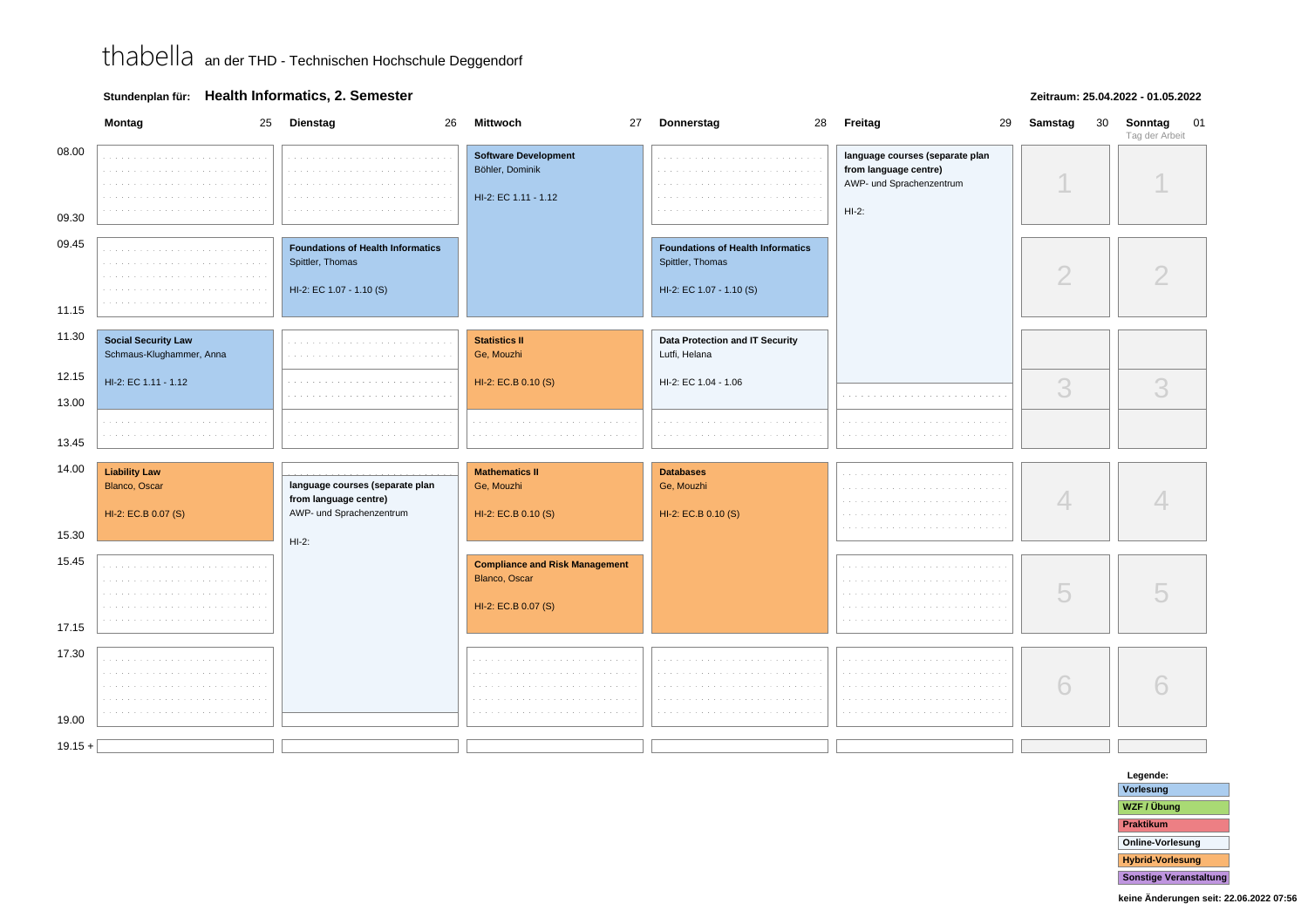### **Stundenplan für: Health Informatics, 2. Semester**

#### **Zeitraum: 02.05.2022 - 08.05.2022**

|                | Montag<br>02                                                 | Dienstag<br>03                                                                       | <b>Mittwoch</b><br>04                                                              | Donnerstag                                            | 05 Freitag<br>06                                                                                | Samstag<br>07 | Sonntag<br>08 |
|----------------|--------------------------------------------------------------|--------------------------------------------------------------------------------------|------------------------------------------------------------------------------------|-------------------------------------------------------|-------------------------------------------------------------------------------------------------|---------------|---------------|
| 08.00<br>09.30 |                                                              |                                                                                      | <b>Software Development</b><br>Böhler, Dominik<br>HI-2: EC 1.11 - 1.12             |                                                       | language courses (separate plan<br>from language centre)<br>AWP- und Sprachenzentrum<br>$HI-2:$ |               |               |
|                |                                                              |                                                                                      |                                                                                    |                                                       |                                                                                                 |               |               |
| 09.45          |                                                              | <b>Foundations of Health Informatics</b><br>Spittler, Thomas                         |                                                                                    |                                                       |                                                                                                 | $\bigcirc$    |               |
| 11.15          |                                                              | HI-2: EC 1.07 - 1.10 (S)                                                             |                                                                                    |                                                       |                                                                                                 |               |               |
| 11.30          | <b>Social Security Law</b><br>Schmaus-Klughammer, Anna       |                                                                                      | <b>Statistics II</b><br>Ge, Mouzhi                                                 | Data Protection and IT Security<br>Lutfi, Helana      |                                                                                                 |               |               |
| 12.15          | HI-2: EC 1.11 - 1.12                                         |                                                                                      | HI-2: EC.B 0.10 (S)                                                                | $HI-2:$                                               |                                                                                                 | 3             | 3             |
| 13.00<br>13.45 |                                                              |                                                                                      |                                                                                    |                                                       |                                                                                                 |               |               |
| 14.00          | <b>Liability Law</b><br>Blanco, Oscar<br>HI-2: EC.B 0.07 (S) | language courses (separate plan<br>from language centre)<br>AWP- und Sprachenzentrum | <b>Mathematics II</b><br>Ge, Mouzhi<br>HI-2: EC.B 0.10 (S)                         | <b>Databases</b><br>Ge, Mouzhi<br>HI-2: EC.B 0.10 (S) |                                                                                                 |               |               |
| 15.30          |                                                              | $HI-2:$                                                                              |                                                                                    |                                                       |                                                                                                 |               |               |
| 15.45<br>17.15 |                                                              |                                                                                      | <b>Compliance and Risk Management</b><br>Blanco, Oscar<br>HI-2: EC 1.13 - 1.14 (S) |                                                       |                                                                                                 | 5             |               |
|                |                                                              |                                                                                      |                                                                                    |                                                       |                                                                                                 |               |               |
| 17.30<br>19.00 | $\sim$                                                       |                                                                                      |                                                                                    |                                                       |                                                                                                 | 6             | 6             |
| $19.15 +$      |                                                              |                                                                                      |                                                                                    |                                                       |                                                                                                 |               |               |
|                |                                                              |                                                                                      |                                                                                    |                                                       |                                                                                                 |               |               |

**Legende: Vorlesung WZF / ÜbungPraktikum Online-VorlesungHybrid-VorlesungSonstige Veranstaltung**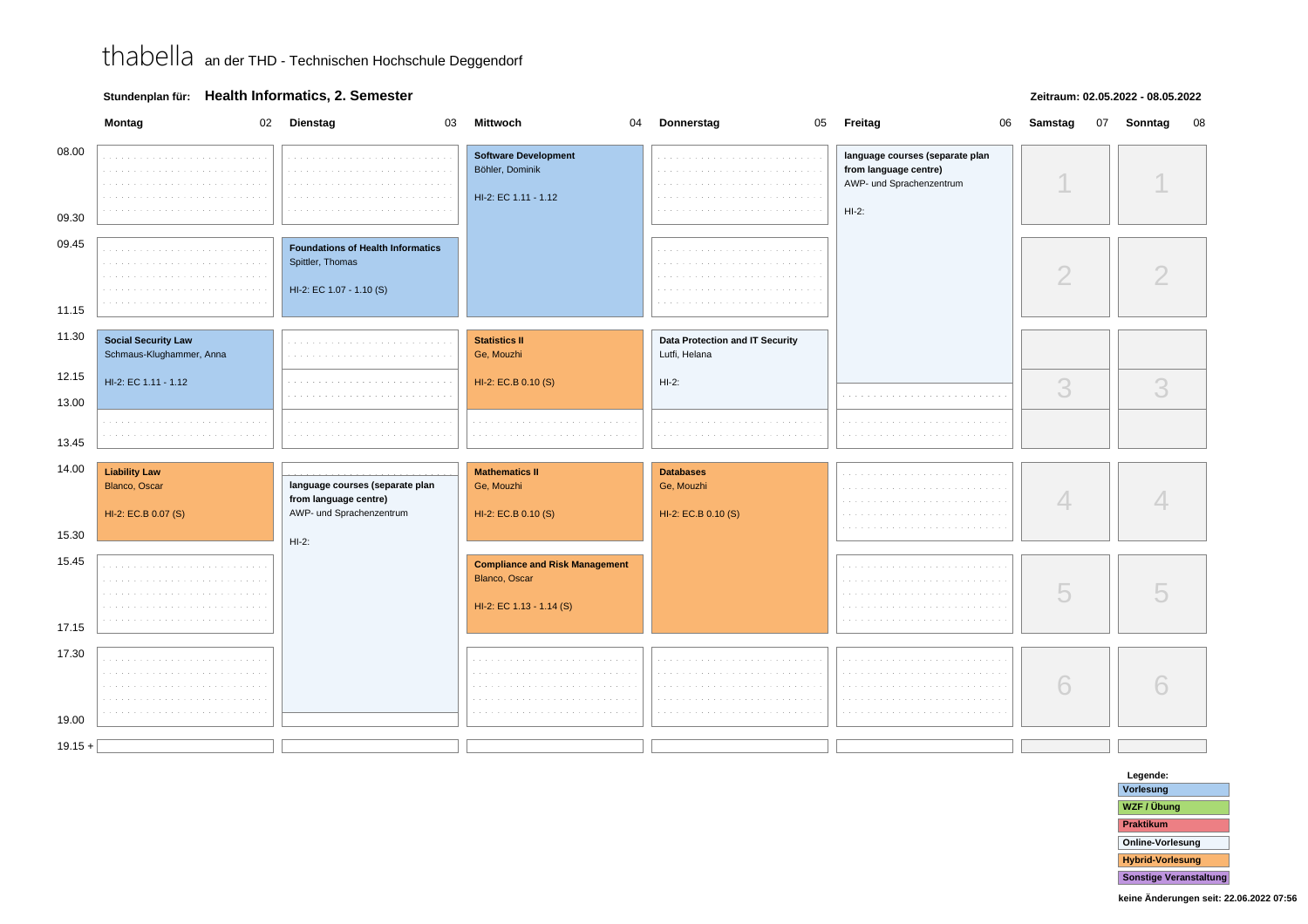### **Stundenplan für: Health Informatics, 2. Semester**

#### **Zeitraum: 09.05.2022 - 15.05.2022**

|                | Montag<br>09                                                 | <b>Dienstag</b><br>10                                                                | <b>Mittwoch</b>                                                               | 11 Donnerstag                                                                            | 12 Freitag                                                                                      | 13 | Samstag    | 14 | Sonntag<br>15 |
|----------------|--------------------------------------------------------------|--------------------------------------------------------------------------------------|-------------------------------------------------------------------------------|------------------------------------------------------------------------------------------|-------------------------------------------------------------------------------------------------|----|------------|----|---------------|
| 08.00<br>09.30 | <b>Contractor</b><br><b>College</b>                          | the contract of the contract                                                         | <b>Software Development</b><br>Böhler, Dominik<br>HI-2: EC 1.11 - 1.12        | the common                                                                               | language courses (separate plan<br>from language centre)<br>AWP- und Sprachenzentrum<br>$HI-2:$ |    |            |    |               |
| 09.45<br>11.15 |                                                              |                                                                                      |                                                                               | <b>Foundations of Health Informatics</b><br>Spittler, Thomas<br>HI-2: EC 1.07 - 1.10 (S) |                                                                                                 |    | $\bigcirc$ |    |               |
| 11.30          | <b>Social Security Law</b><br>Schmaus-Klughammer, Anna       | and the control                                                                      | <b>Statistics II</b><br>Ge, Mouzhi                                            | Data Protection and IT Security<br>Lutfi, Helana                                         |                                                                                                 |    |            |    |               |
| 12.15<br>13.00 | HI-2: EC 1.11 - 1.12                                         |                                                                                      | HI-2: EC.B 0.10 (S)                                                           | HI-2: EC 1.11 - 1.12                                                                     |                                                                                                 |    | 3          |    | 3             |
| 13.45          |                                                              |                                                                                      |                                                                               |                                                                                          |                                                                                                 |    |            |    |               |
| 14.00<br>15.30 | <b>Liability Law</b><br>Blanco, Oscar<br>HI-2: EC.B 0.07 (S) | language courses (separate plan<br>from language centre)<br>AWP- und Sprachenzentrum | <b>Mathematics II</b><br>Ge, Mouzhi<br>HI-2: EC.B 0.10 (S)                    | <b>Databases</b><br>Ge, Mouzhi<br>HI-2: EC.B 0.10 (S)                                    |                                                                                                 |    | 4          |    |               |
| 15.45<br>17.15 |                                                              | $HI-2:$                                                                              | <b>Compliance and Risk Management</b><br>Blanco, Oscar<br>HI-2: EC.B 0.07 (S) |                                                                                          |                                                                                                 |    | 5          |    |               |
| 17.30<br>19.00 | $\sim$ $\sim$<br>$\sim$                                      |                                                                                      |                                                                               |                                                                                          |                                                                                                 |    | 6          |    |               |
| $19.15 +$      |                                                              |                                                                                      |                                                                               |                                                                                          |                                                                                                 |    |            |    |               |

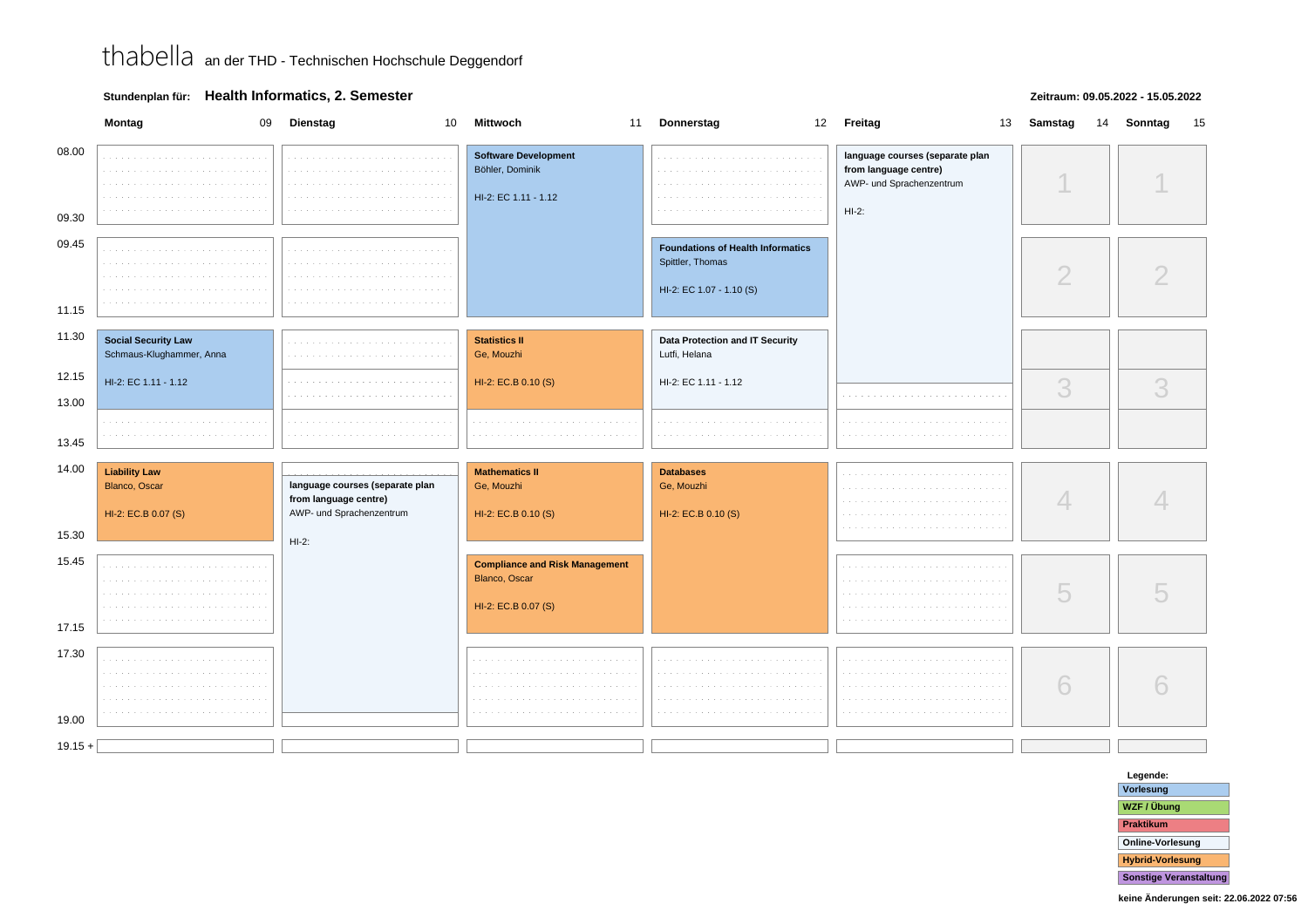### **Stundenplan für: Health Informatics, 2. Semester**

#### **Zeitraum: 16.05.2022 - 22.05.2022**

|                | Montag<br>16                                                 | <b>Dienstag</b>                                                                          | 17 Mittwoch<br>18                                                             | Donnerstag                                                                               | 19 Freitag<br>20                                                                                | Samstag<br>21 | Sonntag<br>22 |
|----------------|--------------------------------------------------------------|------------------------------------------------------------------------------------------|-------------------------------------------------------------------------------|------------------------------------------------------------------------------------------|-------------------------------------------------------------------------------------------------|---------------|---------------|
| 08.00<br>09.30 | contractor and contract<br>and a                             | the company's company's and                                                              | <b>Software Development</b><br>Böhler, Dominik<br>HI-2: EC 1.11 - 1.12        | <b>Contractor</b>                                                                        | language courses (separate plan<br>from language centre)<br>AWP- und Sprachenzentrum<br>$HI-2:$ |               |               |
| 09.45<br>11.15 |                                                              | <b>Foundations of Health Informatics</b><br>Spittler, Thomas<br>HI-2: EC 1.07 - 1.10 (S) |                                                                               | <b>Foundations of Health Informatics</b><br>Spittler, Thomas<br>HI-2: EC 1.07 - 1.10 (S) |                                                                                                 | $\bigcirc$    |               |
| 11.30          | <b>Social Security Law</b><br>Schmaus-Klughammer, Anna       | and the con-                                                                             | <b>Statistics II</b><br>Ge, Mouzhi                                            | Data Protection and IT Security<br>Lutfi, Helana                                         |                                                                                                 |               |               |
| 12.15          | HI-2: EC 1.11 - 1.12                                         |                                                                                          | HI-2: EC.B 0.10 (S)                                                           | HI-2: EC 0.13 - 0.16 (S)                                                                 |                                                                                                 | 3             | 3             |
| 13.00<br>13.45 |                                                              |                                                                                          |                                                                               |                                                                                          |                                                                                                 |               |               |
| 14.00          | <b>Liability Law</b><br>Blanco, Oscar<br>HI-2: EC.B 0.07 (S) | language courses (separate plan<br>from language centre)<br>AWP- und Sprachenzentrum     | <b>Mathematics II</b><br>Ge, Mouzhi<br>HI-2: EC.B 0.10 (S)                    | <b>Databases</b><br>Ge, Mouzhi<br>HI-2: EC.B 0.10 (S)                                    |                                                                                                 | 4             |               |
| 15.30          |                                                              | $HI-2:$                                                                                  |                                                                               |                                                                                          |                                                                                                 |               |               |
| 15.45<br>17.15 | $\mathcal{L}=\mathcal{L}=\mathcal{L}$                        |                                                                                          | <b>Compliance and Risk Management</b><br>Blanco, Oscar<br>HI-2: EC.B 0.07 (S) |                                                                                          |                                                                                                 | U             |               |
| 17.30<br>19.00 | .<br>$\sim$ $\sim$                                           |                                                                                          |                                                                               |                                                                                          |                                                                                                 | 6             |               |
| $19.15 +$      |                                                              |                                                                                          |                                                                               |                                                                                          |                                                                                                 |               |               |

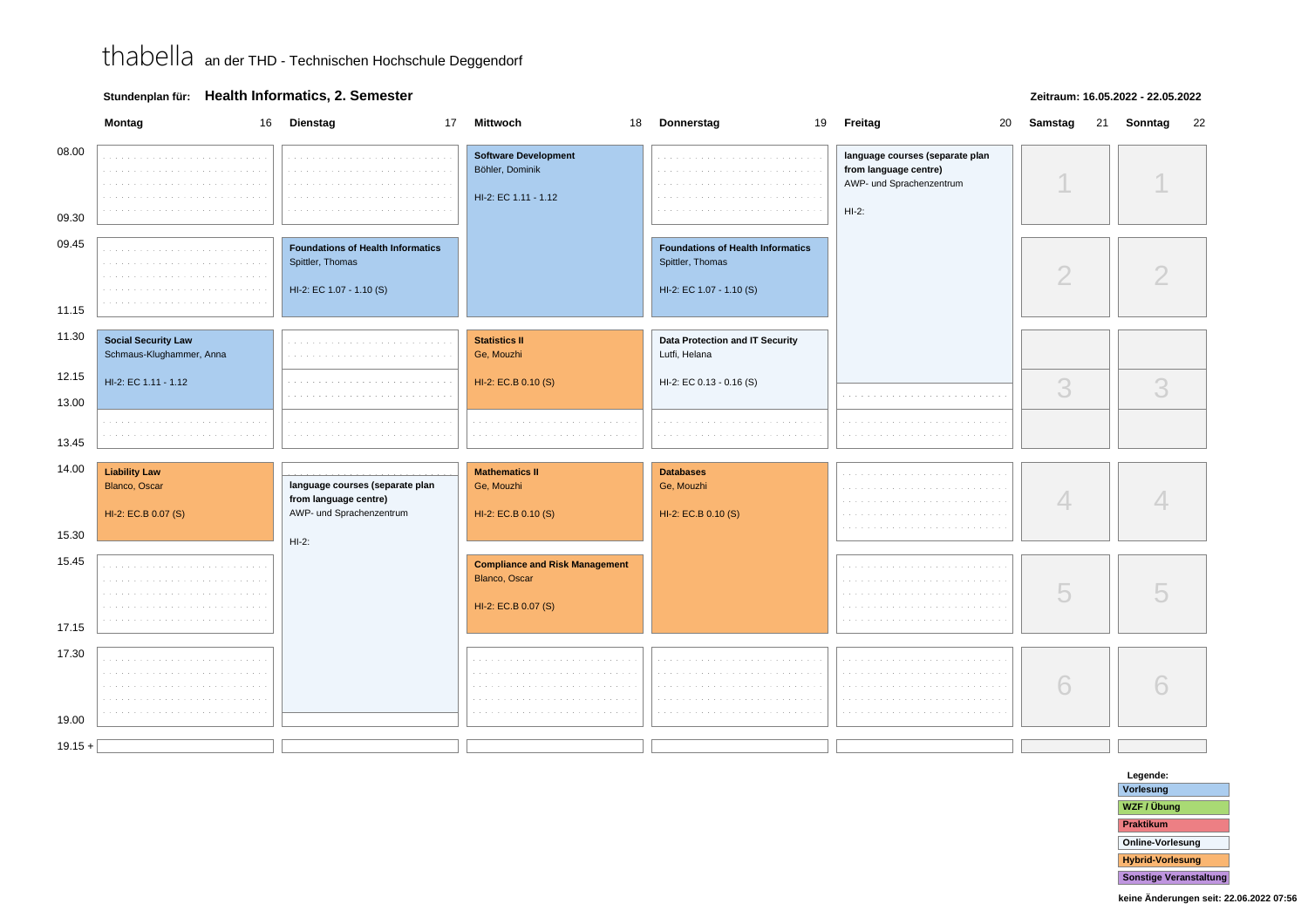**Stundenplan für: Health Informatics, 2. Semester**

### **Zeitraum: 23.05.2022 - 29.05.2022**

|                | Montag                                                              | 23 Dienstag<br>24                                                                        | Mittwoch<br>25                                                                | Donnerstag 26<br>Christi Himmelfahrt | Freitag                                                                                         | 27 Samstag     | 28 Sonntag<br>29 |
|----------------|---------------------------------------------------------------------|------------------------------------------------------------------------------------------|-------------------------------------------------------------------------------|--------------------------------------|-------------------------------------------------------------------------------------------------|----------------|------------------|
| 08.00<br>09.30 |                                                                     |                                                                                          | <b>Software Development</b><br>Böhler, Dominik<br>HI-2: EC 1.11 - 1.12        |                                      | language courses (separate plan<br>from language centre)<br>AWP- und Sprachenzentrum<br>$HI-2:$ |                |                  |
| 09.45<br>11.15 |                                                                     | <b>Foundations of Health Informatics</b><br>Spittler, Thomas<br>HI-2: EC 1.07 - 1.10 (S) |                                                                               | $\overline{2}$                       |                                                                                                 | $\overline{2}$ | $\overline{2}$   |
| 11.30          | <b>Social Security Law</b><br>Schmaus-Klughammer, Anna              |                                                                                          | <b>Statistics II</b><br>Ge, Mouzhi                                            |                                      |                                                                                                 |                |                  |
| 12.15<br>13.00 | HI-2: EC 1.11 - 1.12                                                |                                                                                          | HI-2: EC.B 0.10 (S)                                                           | 3                                    |                                                                                                 | 3              | 3                |
| 13.45          |                                                                     |                                                                                          |                                                                               |                                      |                                                                                                 |                |                  |
| 14.00          | <b>Liability Law</b><br><b>Blanco, Oscar</b><br>HI-2: EC.B 0.07 (S) | language courses (separate plan<br>from language centre)<br>AWP- und Sprachenzentrum     | <b>Mathematics II</b><br>Ge, Mouzhi<br>HI-2: EC.B 0.10 (S)                    | $\overline{4}$                       |                                                                                                 | 4              |                  |
| 15.30          |                                                                     | $HI-2:$                                                                                  |                                                                               |                                      |                                                                                                 |                |                  |
| 15.45<br>17.15 |                                                                     |                                                                                          | <b>Compliance and Risk Management</b><br>Blanco, Oscar<br>HI-2: EC.B 0.07 (S) | 5                                    |                                                                                                 | 5              | 5                |
| 17.30          |                                                                     |                                                                                          |                                                                               |                                      |                                                                                                 |                |                  |
| 19.00          |                                                                     |                                                                                          |                                                                               | 6                                    |                                                                                                 | 6              |                  |
|                |                                                                     |                                                                                          |                                                                               |                                      |                                                                                                 |                |                  |
| $19.15 +$      |                                                                     |                                                                                          |                                                                               |                                      |                                                                                                 |                |                  |

**Legende: Vorlesung WZF / ÜbungPraktikum Online-VorlesungHybrid-VorlesungSonstige Veranstaltung**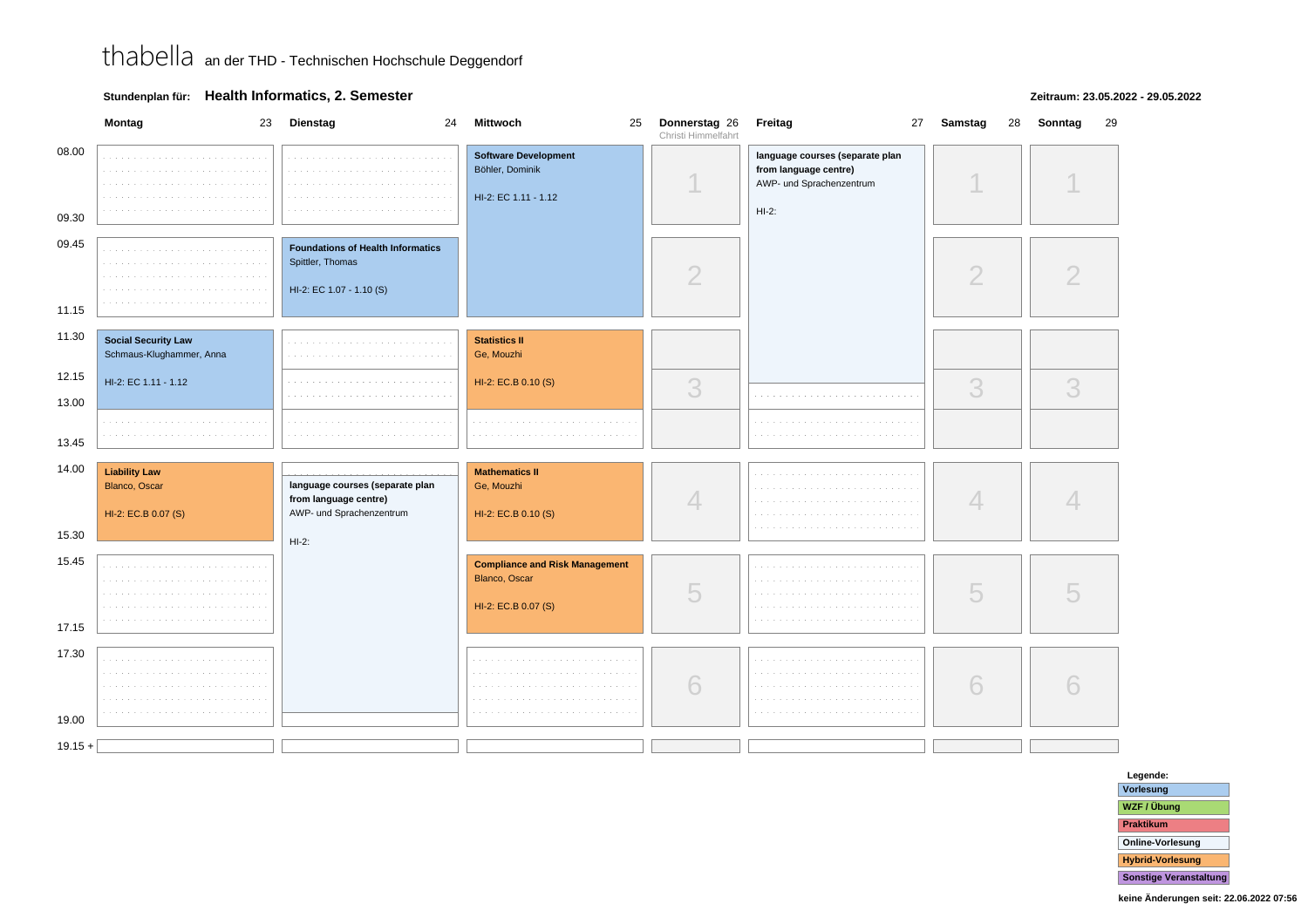### **Stundenplan für: Health Informatics, 2. Semester**

#### **Zeitraum: 30.05.2022 - 05.06.2022**

|                | Montag<br>30                                                      | Dienstag<br>31                                                                       | <b>Mittwoch</b><br>01                                                         | Donnerstag<br>02                                      | Freitag<br>03<br>vorlesungsfrei                                                                 | Samstag<br>04  | 05<br>Sonntag<br>Pfingstsonntag |
|----------------|-------------------------------------------------------------------|--------------------------------------------------------------------------------------|-------------------------------------------------------------------------------|-------------------------------------------------------|-------------------------------------------------------------------------------------------------|----------------|---------------------------------|
| 08.00<br>09.30 | and a<br>$\sim$<br>.                                              |                                                                                      | <b>Software Development</b><br>Böhler, Dominik<br>HI-2: EC.B 0.10 (S)         |                                                       | language courses (separate plan<br>from language centre)<br>AWP- und Sprachenzentrum<br>$HI-2:$ |                |                                 |
| 09.45          |                                                                   |                                                                                      |                                                                               |                                                       |                                                                                                 |                |                                 |
|                | a sa s                                                            |                                                                                      |                                                                               |                                                       |                                                                                                 | $\overline{2}$ |                                 |
| 11.15          |                                                                   |                                                                                      |                                                                               |                                                       |                                                                                                 |                |                                 |
| 11.30          | <b>Social Security Law</b><br>Schmaus-Klughammer, Anna            | <b>College</b>                                                                       | <b>Statistics II</b><br>Ge, Mouzhi                                            | Data Protection and IT Security<br>Lutfi, Helana      |                                                                                                 |                |                                 |
| 12.15<br>13.00 | HI-2: EC 1.11 - 1.12                                              | .                                                                                    | HI-2: EC.B 0.10 (S)                                                           | HI-2: EC 1.11 - 1.12                                  |                                                                                                 | 3              | 3                               |
| 13.45          |                                                                   |                                                                                      |                                                                               |                                                       |                                                                                                 |                |                                 |
| 14.00          | <b>Liability Law</b><br>Blanco, Oscar<br>HI-2: EC 1.13 - 1.14 (S) | language courses (separate plan<br>from language centre)<br>AWP- und Sprachenzentrum | <b>Mathematics II</b><br>Ge, Mouzhi<br>HI-2: EC.B 0.10 (S)                    | <b>Databases</b><br>Ge, Mouzhi<br>HI-2: EC.B 0.10 (S) |                                                                                                 | 4              |                                 |
| 15.30          |                                                                   | $HI-2:$                                                                              |                                                                               |                                                       |                                                                                                 |                |                                 |
| 15.45<br>17.15 |                                                                   |                                                                                      | <b>Compliance and Risk Management</b><br>Blanco, Oscar<br>HI-2: EC.B 0.07 (S) |                                                       |                                                                                                 | 5              |                                 |
| 17.30<br>19.00 | .<br>.<br>.<br>e e s                                              |                                                                                      |                                                                               | <b>State</b>                                          |                                                                                                 | 6              |                                 |
| $19.15 +$      |                                                                   |                                                                                      |                                                                               |                                                       |                                                                                                 |                |                                 |

**Legende: Vorlesung WZF / ÜbungPraktikum Online-VorlesungHybrid-VorlesungSonstige Veranstaltung**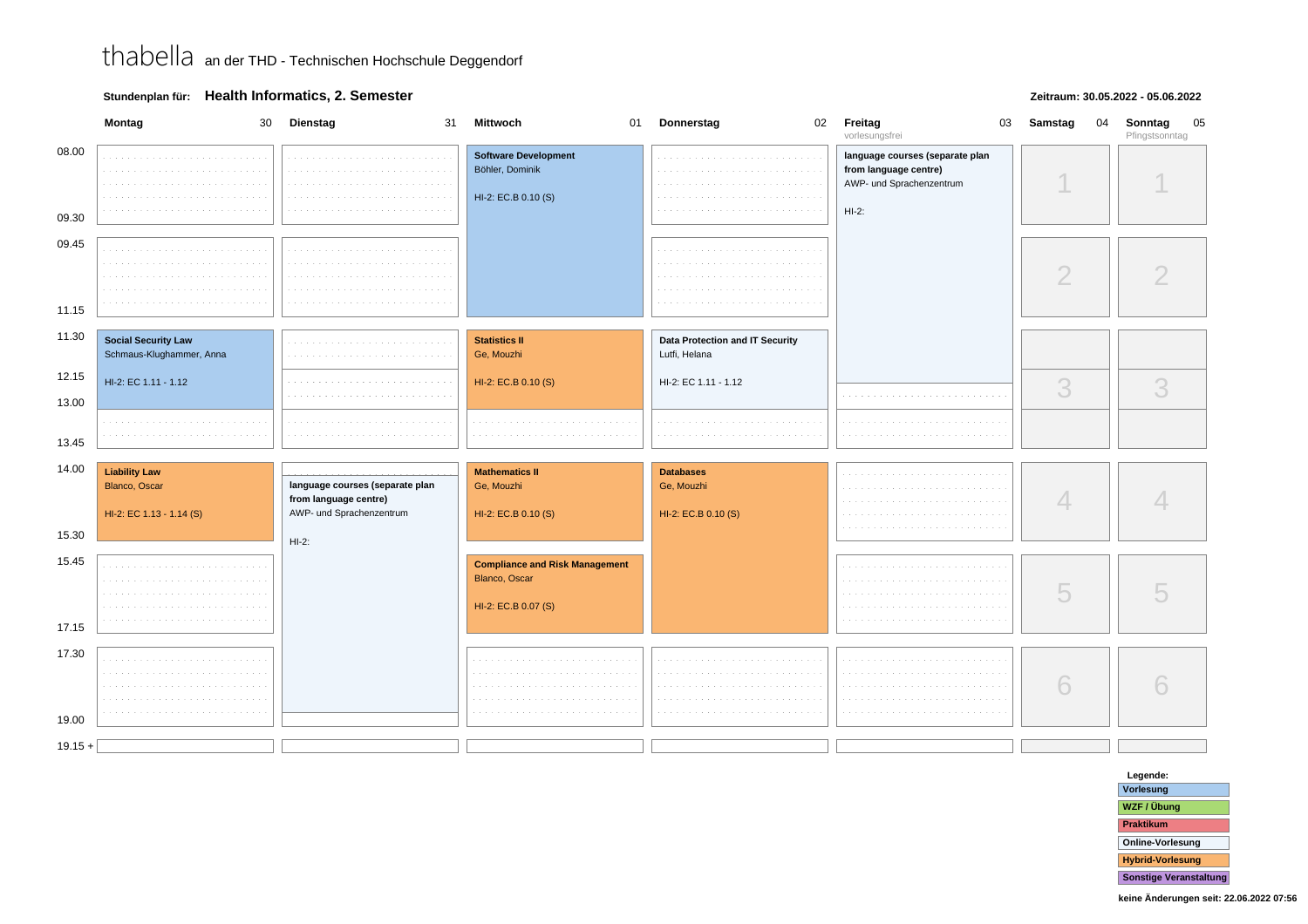### **Stundenplan für: Health Informatics, 2. Semester**

**Zeitraum: 06.06.2022 - 12.06.2022**

| 08.00<br><b>Software Development</b><br>language courses (separate plan<br>والمنابذة<br>and a strip of<br>Böhler, Dominik<br>from language centre)<br>a contra<br>and a state<br>AWP- und Sprachenzentrum<br>HI-2: EC 1.11 - 1.12<br>$HI-2:$<br>09.30<br>09.45<br><b>Foundations of Health Informatics</b><br>Spittler, Thomas<br>$\overline{2}$<br>$\overline{2}$<br>$\overline{2}$<br>HI-2: EC 1.07 - 1.10 (S)<br>11.15<br>11.30<br><b>Statistics II</b><br><b>Data Protection and IT Security</b><br>Ge, Mouzhi<br>Lutfi, Helana<br>12.15<br>HI-2: EC.B 0.10 (S)<br>HI-2: EC.B 0.07 (S)<br>3<br>3<br>3<br>3<br>a construction of the company of the construction of the company of the construction of the construction of the construction of the construction of the construction of the construction of the construction of the constructi<br>13.00<br>13.45 | 12 |
|--------------------------------------------------------------------------------------------------------------------------------------------------------------------------------------------------------------------------------------------------------------------------------------------------------------------------------------------------------------------------------------------------------------------------------------------------------------------------------------------------------------------------------------------------------------------------------------------------------------------------------------------------------------------------------------------------------------------------------------------------------------------------------------------------------------------------------------------------------------------|----|
|                                                                                                                                                                                                                                                                                                                                                                                                                                                                                                                                                                                                                                                                                                                                                                                                                                                                    |    |
|                                                                                                                                                                                                                                                                                                                                                                                                                                                                                                                                                                                                                                                                                                                                                                                                                                                                    |    |
|                                                                                                                                                                                                                                                                                                                                                                                                                                                                                                                                                                                                                                                                                                                                                                                                                                                                    |    |
|                                                                                                                                                                                                                                                                                                                                                                                                                                                                                                                                                                                                                                                                                                                                                                                                                                                                    |    |
|                                                                                                                                                                                                                                                                                                                                                                                                                                                                                                                                                                                                                                                                                                                                                                                                                                                                    |    |
| 14.00<br><b>Mathematics II</b><br><b>Databases</b><br>Ge, Mouzhi<br>Ge, Mouzhi<br>4<br>4<br>4<br>HI-2: EC.B 0.10 (S)<br>HI-2: EC.B 0.10 (S)                                                                                                                                                                                                                                                                                                                                                                                                                                                                                                                                                                                                                                                                                                                        |    |
| 15.30                                                                                                                                                                                                                                                                                                                                                                                                                                                                                                                                                                                                                                                                                                                                                                                                                                                              |    |
| 15.45<br><b>Compliance and Risk Management</b><br>Blanco, Oscar<br>5<br>5<br>5<br>HI-2: EC 1.13 - 1.14 (S)<br>17.15                                                                                                                                                                                                                                                                                                                                                                                                                                                                                                                                                                                                                                                                                                                                                |    |
| 17.30<br>$\sim$ $\sim$<br>and and<br>a contra<br>$\sim$ 100 $\pm$<br>6<br>6<br>6<br>$\sim$ $\sim$<br>and a<br>a sa sa<br>$\sim$ $\sim$<br>19.00                                                                                                                                                                                                                                                                                                                                                                                                                                                                                                                                                                                                                                                                                                                    |    |
| $19.15 +$                                                                                                                                                                                                                                                                                                                                                                                                                                                                                                                                                                                                                                                                                                                                                                                                                                                          |    |

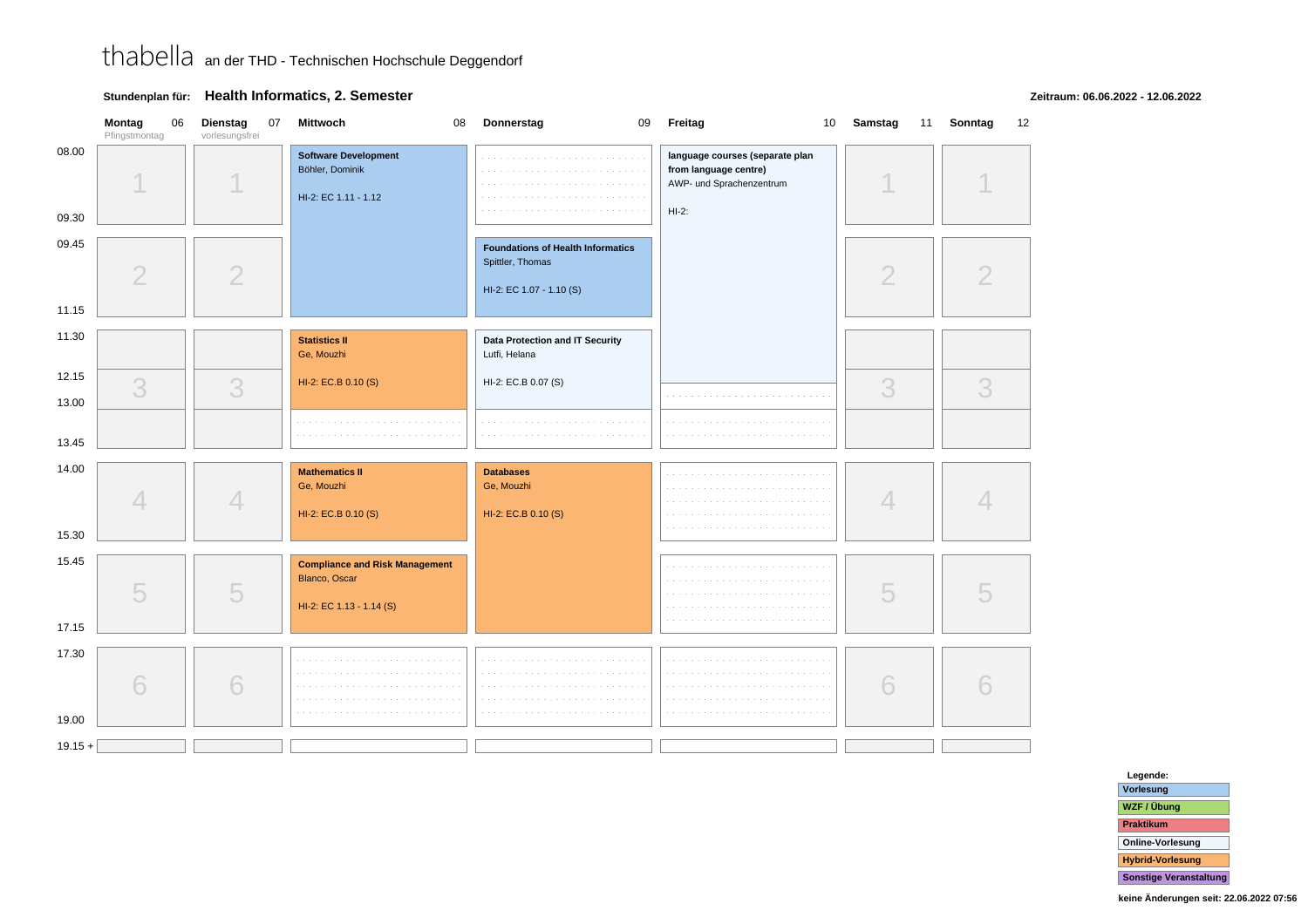**Stundenplan für: Health Informatics, 2. Semester**

### **Zeitraum: 13.06.2022 - 19.06.2022**

|                         | Montag                                                       | 13 Dienstag<br>14                                                                        | <b>Mittwoch</b>                                                                    | 15 Donnerstag 16<br>Fronleichnam | Freitag<br>vorlesungsfrei                                                                       | 17 Samstag | 18 Sonntag<br>19 |
|-------------------------|--------------------------------------------------------------|------------------------------------------------------------------------------------------|------------------------------------------------------------------------------------|----------------------------------|-------------------------------------------------------------------------------------------------|------------|------------------|
| 08.00<br>09.30          |                                                              | and a state                                                                              | <b>Software Development</b><br>Böhler, Dominik<br>HI-2: EC 1.11 - 1.12             |                                  | language courses (separate plan<br>from language centre)<br>AWP- und Sprachenzentrum<br>$HI-2:$ |            |                  |
| 09.45<br>11.15          |                                                              | <b>Foundations of Health Informatics</b><br>Spittler, Thomas<br>HI-2: EC 1.07 - 1.10 (S) |                                                                                    | ∩                                |                                                                                                 | 2          |                  |
| 11.30                   | <b>Social Security Law</b><br>Schmaus-Klughammer, Anna       | and a state                                                                              | contractors.<br>.                                                                  |                                  |                                                                                                 |            |                  |
| 12.15<br>13.00          | HI-2: EC 1.11 - 1.12                                         |                                                                                          |                                                                                    | 3                                |                                                                                                 | 3          | 3                |
| 13.45                   |                                                              |                                                                                          |                                                                                    |                                  |                                                                                                 |            |                  |
| 14.00                   | <b>Liability Law</b><br>Blanco, Oscar<br>HI-2: EC.B 0.07 (S) | language courses (separate plan<br>from language centre)<br>AWP- und Sprachenzentrum     |                                                                                    | $\overline{\mathcal{A}}$         |                                                                                                 |            |                  |
| 15.30<br>15.45<br>17.15 |                                                              | $HI-2:$                                                                                  | <b>Compliance and Risk Management</b><br>Blanco, Oscar<br>HI-2: EC 1.13 - 1.14 (S) | 5                                |                                                                                                 | 5          |                  |
| 17.30<br>19.00          | <b>Contract</b><br>The Contract of                           |                                                                                          |                                                                                    | 6                                |                                                                                                 | 6          |                  |
| $19.15 +$               |                                                              |                                                                                          |                                                                                    |                                  |                                                                                                 |            |                  |

**Legende: Vorlesung WZF / ÜbungPraktikum Online-VorlesungHybrid-VorlesungSonstige Veranstaltung**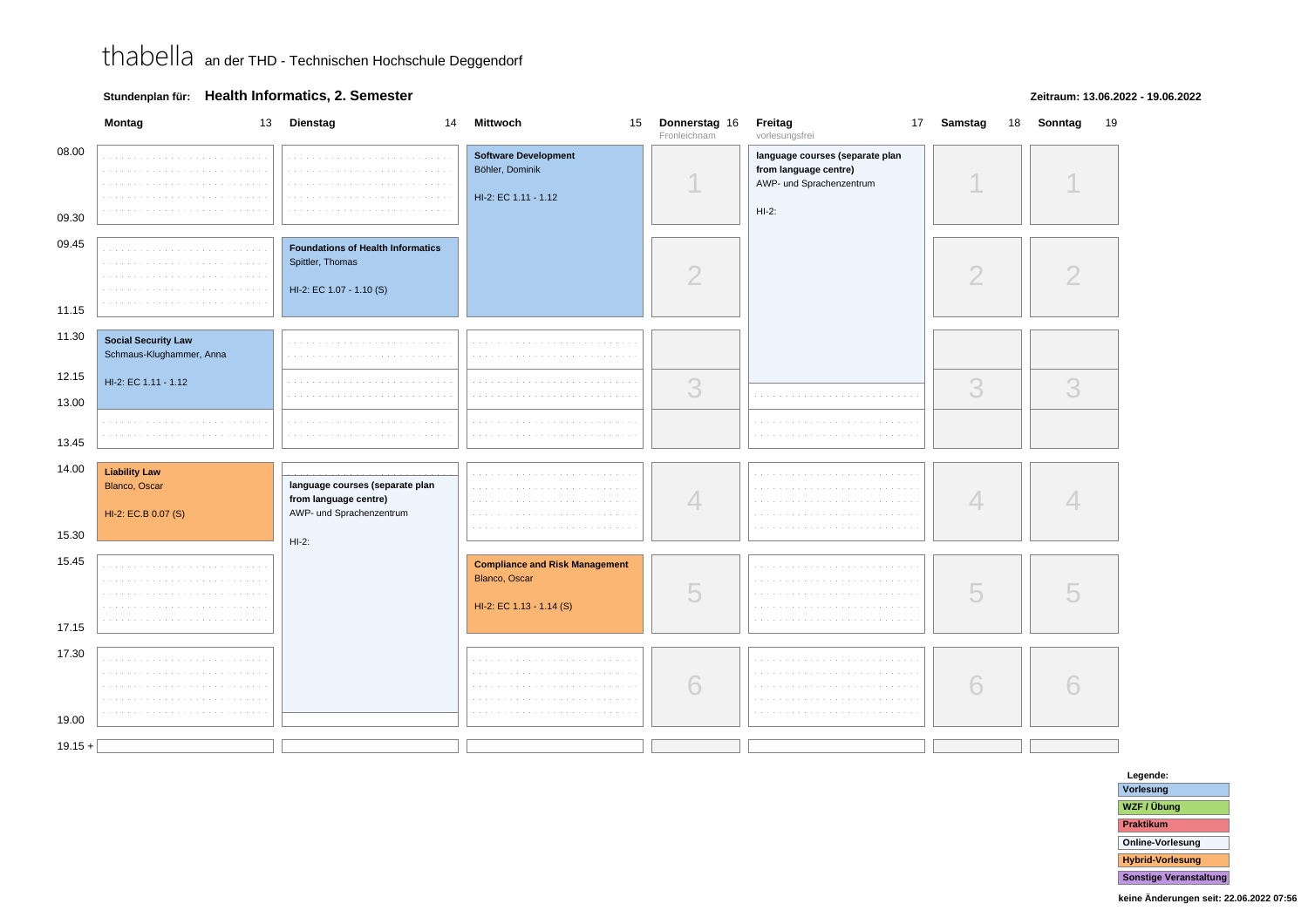### **Stundenplan für: Health Informatics, 2. Semester**

#### **Zeitraum: 20.06.2022 - 26.06.2022**

|                | Montag<br>20                                                 | Dienstag<br>21                                                                           | <b>Mittwoch</b>                                                                    | 22 Donnerstag                                                                            | 23 Freitag<br>24                                                                                | Samstag<br>25 | 26<br>Sonntag |
|----------------|--------------------------------------------------------------|------------------------------------------------------------------------------------------|------------------------------------------------------------------------------------|------------------------------------------------------------------------------------------|-------------------------------------------------------------------------------------------------|---------------|---------------|
| 08.00<br>09.30 |                                                              | a de la carra de las                                                                     | <b>Software Development</b><br>Böhler, Dominik<br>HI-2: EC 1.11 - 1.12             |                                                                                          | language courses (separate plan<br>from language centre)<br>AWP- und Sprachenzentrum<br>$HI-2:$ |               |               |
| 09.45<br>11.15 |                                                              | <b>Foundations of Health Informatics</b><br>Spittler, Thomas<br>HI-2: EC 1.07 - 1.10 (S) |                                                                                    | <b>Foundations of Health Informatics</b><br>Spittler, Thomas<br>HI-2: EC 1.07 - 1.10 (S) |                                                                                                 | $\mathcal{D}$ |               |
| 11.30          | <b>Social Security Law</b><br>Schmaus-Klughammer, Anna       |                                                                                          | <b>Statistics II</b><br>Ge, Mouzhi                                                 | Data Protection and IT Security<br>Lutfi, Helana                                         |                                                                                                 |               |               |
| 12.15<br>13.00 | HI-2: EC 1.11 - 1.12                                         |                                                                                          | HI-2: EC.B 0.10 (S)                                                                | HI-2: EC 1.11 - 1.12                                                                     |                                                                                                 | 3             | 3             |
| 13.45          |                                                              |                                                                                          |                                                                                    |                                                                                          |                                                                                                 |               |               |
| 14.00          | <b>Liability Law</b><br>Blanco, Oscar<br>HI-2: EC.B 0.07 (S) | language courses (separate plan<br>from language centre)<br>AWP- und Sprachenzentrum     | <b>Mathematics II</b><br>Ge, Mouzhi<br>HI-2: EC.B 0.10 (S)                         | <b>Databases</b><br>Ge, Mouzhi<br>HI-2: EC.B 0.10 (S)                                    |                                                                                                 | 4             |               |
| 15.30<br>15.45 |                                                              | $HI-2:$                                                                                  |                                                                                    |                                                                                          |                                                                                                 |               |               |
| 17.15          |                                                              |                                                                                          | <b>Compliance and Risk Management</b><br>Blanco, Oscar<br>HI-2: EC 1.13 - 1.14 (S) |                                                                                          |                                                                                                 | 5             |               |
| 17.30<br>19.00 |                                                              |                                                                                          |                                                                                    |                                                                                          |                                                                                                 | 6             |               |
| $19.15 +$      |                                                              |                                                                                          |                                                                                    |                                                                                          |                                                                                                 |               |               |

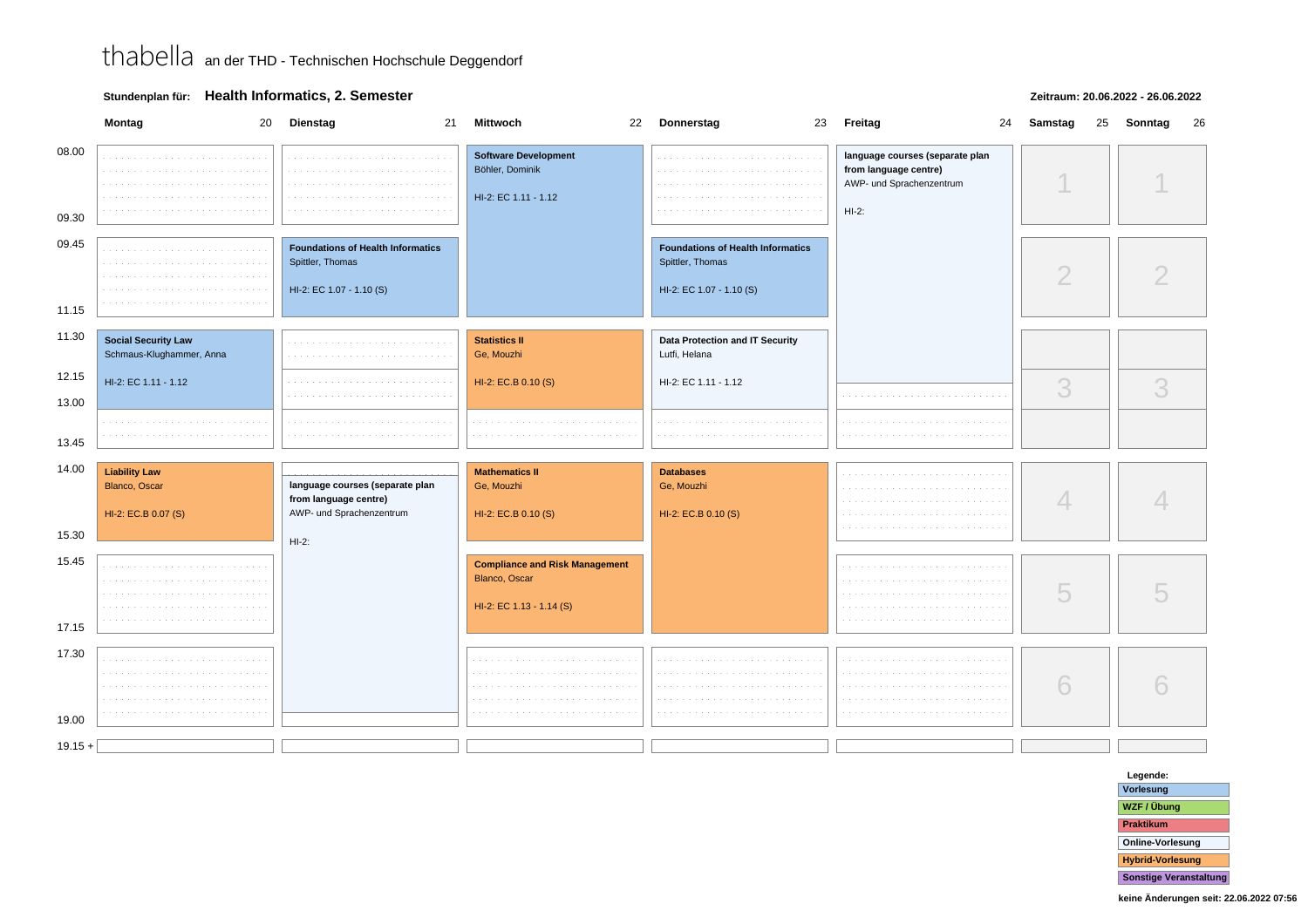### **Stundenplan für: Health Informatics, 2. Semester**

#### **Zeitraum: 27.06.2022 - 03.07.2022**

|                | Montag                                                       | 27 Dienstag<br>28                                                                        | <b>Mittwoch</b><br>29                                                              | Donnerstag                                            | 30 Freitag<br>01                                                                                | Samstag<br>02 | Sonntag<br>03 |
|----------------|--------------------------------------------------------------|------------------------------------------------------------------------------------------|------------------------------------------------------------------------------------|-------------------------------------------------------|-------------------------------------------------------------------------------------------------|---------------|---------------|
| 08.00<br>09.30 |                                                              |                                                                                          | <b>Software Development</b><br>Böhler, Dominik<br>HI-2: EC 1.11 - 1.12             |                                                       | language courses (separate plan<br>from language centre)<br>AWP- und Sprachenzentrum<br>$HI-2:$ |               |               |
| 09.45<br>11.15 |                                                              | <b>Foundations of Health Informatics</b><br>Spittler, Thomas<br>HI-2: EC 1.07 - 1.10 (S) |                                                                                    |                                                       | Guestlecture Prof. Dr. Noyoo<br>Nocon, Agnes<br>$HI-2:$                                         | ◠             |               |
| 11.30          | <b>Social Security Law</b><br>Schmaus-Klughammer, Anna       |                                                                                          | <b>Statistics II</b><br>Ge, Mouzhi                                                 | Data Protection and IT Security<br>Lutfi, Helana      |                                                                                                 |               |               |
| 12.15<br>13.00 | HI-2: EC 1.11 - 1.12                                         |                                                                                          | HI-2: EC.B 0.10 (S)                                                                | HI-2: EC 1.11 - 1.12                                  |                                                                                                 | 3             | 3             |
| 13.45          |                                                              |                                                                                          |                                                                                    |                                                       |                                                                                                 |               |               |
| 14.00<br>15.30 | <b>Liability Law</b><br>Blanco, Oscar<br>HI-2: EC.B 0.07 (S) | language courses (separate plan<br>from language centre)<br>AWP- und Sprachenzentrum     | <b>Mathematics II</b><br>Ge, Mouzhi<br>HI-2: EC.B 0.10 (S)                         | <b>Databases</b><br>Ge, Mouzhi<br>HI-2: EC.B 0.10 (S) |                                                                                                 |               |               |
| 15.45<br>17.15 |                                                              | $HI-2:$                                                                                  | <b>Compliance and Risk Management</b><br>Blanco, Oscar<br>HI-2: EC 1.13 - 1.14 (S) |                                                       |                                                                                                 |               |               |
| 17.30<br>19.00 | $\sim$                                                       |                                                                                          |                                                                                    |                                                       |                                                                                                 | 6             |               |
| $19.15 +$      |                                                              |                                                                                          |                                                                                    |                                                       |                                                                                                 |               |               |